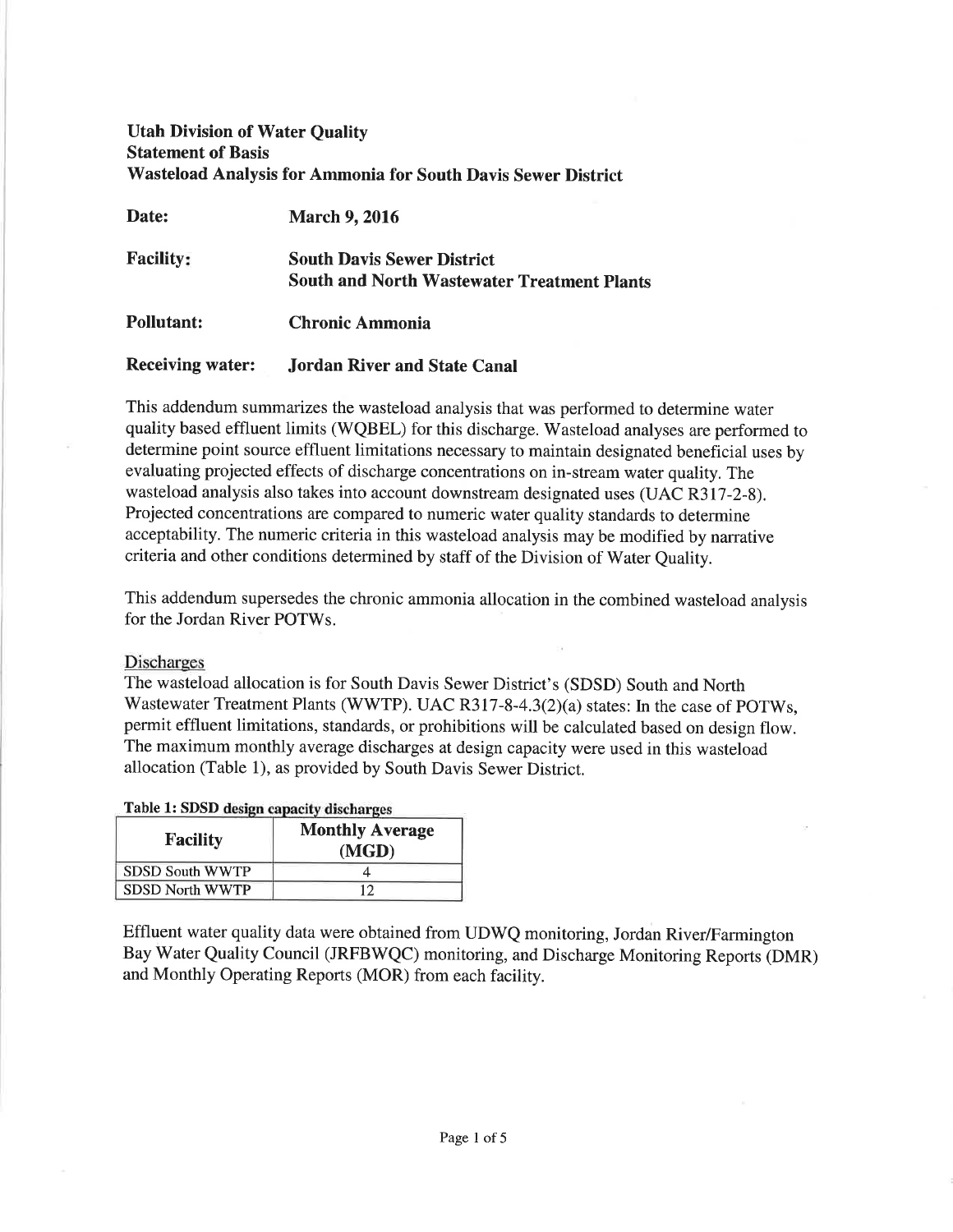# Receiving Waters

The receiving waters for this wasteload allocation are the Jordan River and State Canal. Per UAC R317-2-14, the designated beneficial uses for the Jordan River and State Canal are shown in Table 2.

| I MINIC BY INCIRCLICIAN WOOD AVE A COURT FROM THEFT OF<br><b>Facility</b> | <b>Receiving Water</b>                                                         | <b>Beneficial</b><br><b>Uses</b> |
|---------------------------------------------------------------------------|--------------------------------------------------------------------------------|----------------------------------|
| SDSD South WWTP                                                           | Jordan River, from Farmington Bay to North Temple Street                       | $2B, 3B*, 3D, 4$                 |
| <b>SDSD North WWTP</b>                                                    | State Canal, from Farmington Bay to confluence with the<br>Jordan River        | $2B, 3B*, 3D, 4$                 |
|                                                                           | * Site specific criteria for dissolved oxygen. See UAC R317.2.14 Table 2.14.5. |                                  |

## Table 2: Beneficial uses for receiving waters

per UAC R3t7-2-6, following is the description for each beneficial use listed in Tabte2.

- Class 2B Protected for infrequent primary contact recreation. Also protected for secondary contact recreation where there is a low likelihood of ingestion of water or a low degree of bodily contact with the water. Examples include, but are not limited to, wading, hunting, and fishing.
- Class 3B Protected for warm water species of game fish and other warm water aquatic life, including the necessary aquatic organisms in their food chain.
- Class 3D Protected for waterfowl, shore birds and other water-oriented wildlife not included in Classes 3A, 3B, or 3C, including the necessary aquatic organisms in their food chain.
- o Class 4 Protected for agricultural uses including irrigøtion of crops and stock watering.

Typically, the critical flow for the wasteload analysis is considered the lowest stream flow for seven consecutive days with a ten year return frequency (7Q10). The seasonal 7Q10 flows calculated in the Jordan River Flow Analysis report (Borup and Haws, 1999) were used for the critical low flows for the tributaries and diversions along the Jordan River. The groundwater flow in each reach of the Jordan River was modified to match the groundwater flows in the August 2009 calibrated QUAL2Kw model used for the TMDL (Stantec 2010, UDWQ 2010), which were based on seasonal averages from the USGS groundwater model. The 5-year average flows for each POTW was used to determine upstream conditions. The flow diversions at Surplus Canal and Burnham Dam were modified so that the flow delivered to the lower Jordan River and State Canal matched Borup and Haws (1999).

Receiving and tributary water quality data were obtained from UDWQ and JRFBWQC monitoring sites. The average seasonal value was calculated for each constituent with available data in the receiving water for the period 2004 - 2014.

# Mixing Zone

The maximum allowable mixing zone is 15 minutes of travel time for acute conditions, not to exceed 50% of stream width, and 2,500 feet for chronic conditions, per UAC R317-2-5. Water quality standards must be met at the end of the mixing zone. The actual length of the mixing zone was not determined; however, it was presumed to remain within the maximum allowable mixing zone dimensions for each discharge.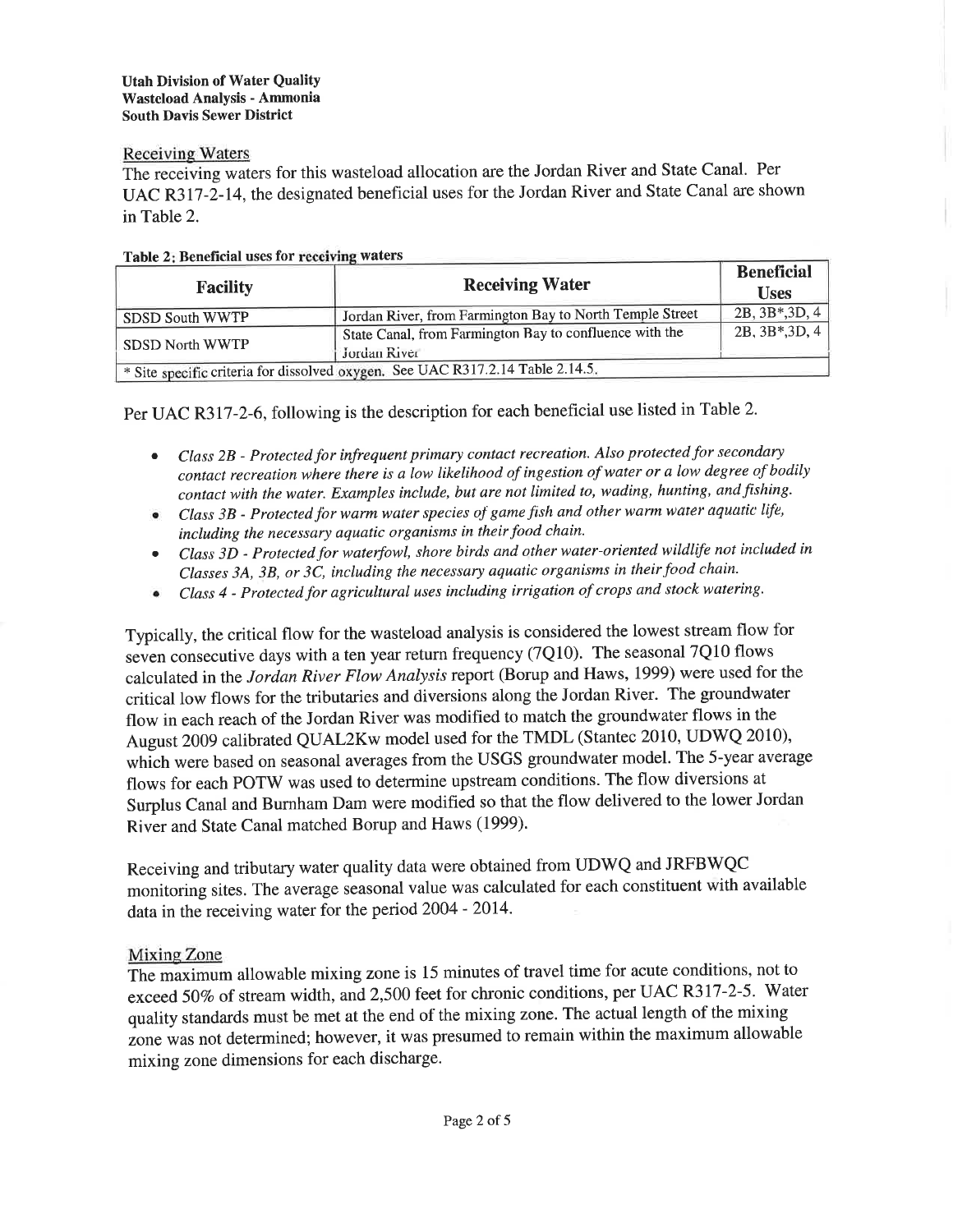### Utah Division of Water Quality Wasteload Analysis - Ammonia South Davis Sewer District

## Parameters of Concern

The parameter of concern considered in this wasteload allocation is total ammonia nitrogen  $(TAN)$ .

# Ammonia Criteria and Fish Earlv Life Stages

The water quality criterion for chronic ammonia toxicity is dependent on temperature and pH. The chronic ammonia criterion is also dependent on the presence or absence of fish early life stages (ELS). An evaluation was conducted to determine the presence or absence of ELS in the lower Jordan River and State Canal. The provisional determination was that ELS are absent in the lower Jordan River and State Canal from November through February, subject to Division of Wildlife Resources review. A summary of this evaluation is attached to this WLA.

# 'Water Ouality Modeling

A QUAL2Kw model of the Jordan River was populated and calibrated as part of the TMDL study (Stantec Consulting 2010, UDWQ 2010). The model was subsequently validated to <sup>a</sup> synoptic survey conducted by UDWQ and the Jordan River/Farmington Bay Water Quality Council (JRFBIVQC) during July 2014 (UDWQ 2015). The model validation identified areas for future improvement of the model; however, the model was considered suitable for application to the wasteload allocation for ammonia.

The TMDL model of the Jordan River extends 52.4 miles from the outlet of Utah Lake to Burton Dam. For the purposes of the WLA, the model was broken at Burnham Dam (approximately 1.7 miles upstream of Burton Dam) and extended down State Canal to the Farmington Bay Waterfowl Management Area (approximately 3.5 miles downstream from Burnham Dam). The following point sources were added to the State Canal: A-1 Drain, South Davis Sewer District North WWTP, and outlet channel from Bountiful Pond (Mill Creek and Stone Creek). In addition, the Jordan Basin WRF discharge was added to the Jordan River, as this discharge was not active at the time of the TMDL model development.

The Jordan River WLA QUAL2Kw model was used for determining the WQBEL for ammonia. Effluent concentrations were adjusted up to the current permit limits so that water quality criteria were not exceeded in the receiving water. Background condition for each plant was characterized by assuming each upstream plant was operating at average flow rate with average ammonia concentration in the effluent. For calculating the chronic ammonia criterion, fish early life stages (ELS) were assumed present March through October and absent November through February.

The calibration, validation and wasteload models are available for review by request.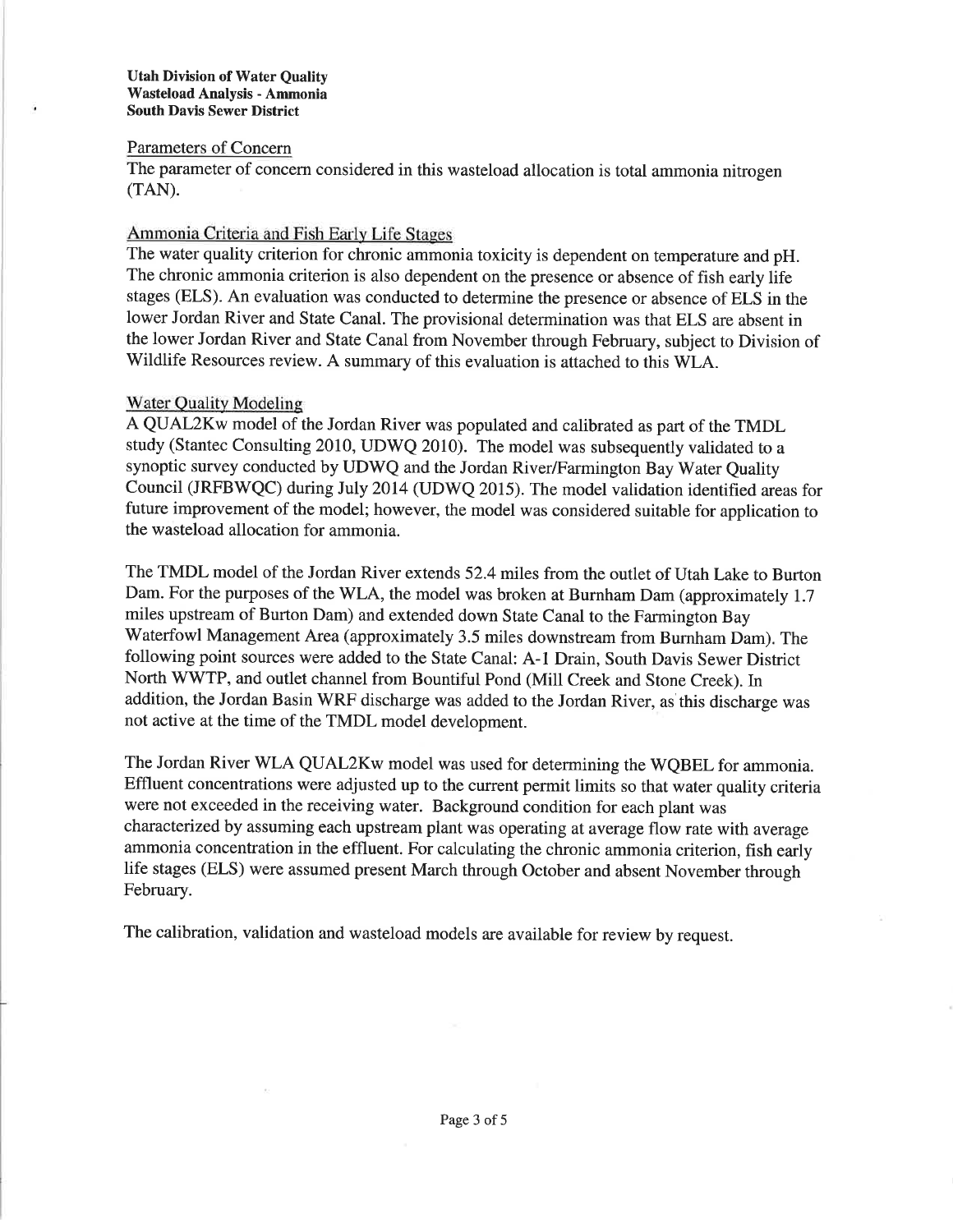### Utah Division of Water Quality Wasteload Analysis - Ammonia South Davis Sewer District

# Ammonia Limits

The water quality based effluent limits determined as part of this combined wasteload allocation are summarized in Table 3.

| <b>Table 3: Ammonia Limits Summary</b> |  |
|----------------------------------------|--|
|----------------------------------------|--|

| <b>Effluent Constituent</b> | Averaging<br><b>Period</b> | <b>SDSD</b><br>South<br><b>WWTP</b> | <b>SDSD</b><br><b>North</b><br>WWTP |
|-----------------------------|----------------------------|-------------------------------------|-------------------------------------|
| Flow (MGD)                  | Monthly                    | 4.0                                 | 12.0                                |
| Ammonia Chronic (mg/L)      |                            |                                     |                                     |
| Summer (Jul-Sep)            |                            | 8.0                                 | 8.0                                 |
| October                     |                            | 8.0                                 | 8.0                                 |
| November-December           | Monthly                    | 20.0                                | 10.0                                |
| January-February            |                            | 15.0                                | 12.0                                |
| March                       |                            | 8.0                                 | 8.0                                 |
| Spring (Apr-Jun)            |                            | 12.0                                | 12.0                                |

QUAL2Kw rates, input and output are summarized in Appendix A.

Models and supporting documentation are available for review upon request.

# Prepared by: Nicholas von Stackelberg, P.E. Standards and Technical Services Section

Files:

WLA Document:  $sds\_{potw_nh}$   $h\rightarrow$   $wla/2015\_{dr}$   $dr$   $dt$   $t$   $2016-03-09$ .  $docx$ WER Boodment: state\_pow\_nte\_nte\_set =\_aug.pdf<br>QUAL2Kw Calibration Model: jordan\_aug2009\_q2kw\_calib\_2010-8-26.xls QUAL2Kw Validation Model: jordan\_q2kw\_synoptic\_2014-07-22.xlsm QUAL2Kw Wasteload Model: *jordan\_potw\_q2kw\_wla\_2015.xlsm* 

References:

Borup, B. and N. Haws. 1999. Jordan River Flow Analysis. Brigham Young University, Civil and Environmental Engineering Department, Provo, Utah. Prepared for State of Utah, Department of Environmental Quality, Division of Water Quality.

Cirrus Ecological Solutions and Stantec Consulting. 2013. Jordan River Total Maximum Daily Load Water Quality Study - Phase 1. Prepared for State of Utah, Department of Environmental Quality, Division of Water Quality.

Neilson, B.T., A.J. Hobson, N. von Stackelberg, M. Shupryt, and J.D. Ostermiller. 2012. Using QUAL2K Modeling to Support Nutrient Criteria Development and Wasteload Analyses in Utah. Prepared for State of Utah, Department of Environmental Quality, Division of Water Quality.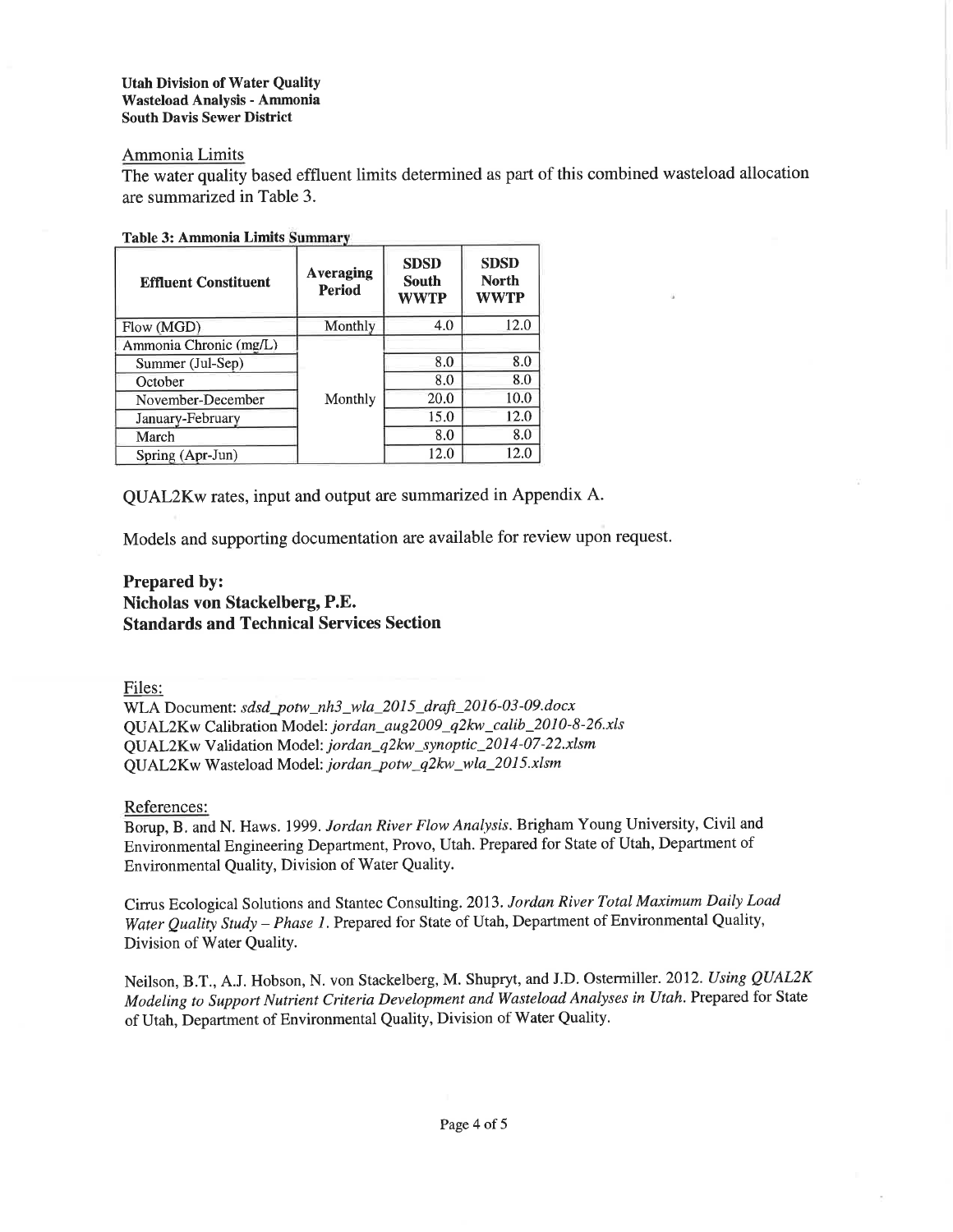### Utah Division of Water Quality Wasteload Analysis - Ammonia South Davis Sewer District

Stantec Consulting. 2010. Jordan River TMDL: 2010 QUAL2Kw Model Calibration Technical Memo Public Draft. Prepared for State of Utah, Department of Environmental Quality, Division of Water Quality. February 22,2010. 18 pp.

Utah DWQ. 2010. Jordan River TMDL QUAL2Kw model refinement. Prepared by N. Von Stackelberg P.E., State of Utah, Department of Environmental Quality, Division of Water Quality.

Utah DWQ. 2012. Utah Wasteload Analysis Procedures Version 1.0. State of Utah, Department of Environmental Quality, Division of Water Quality.

Utah DWQ 2012. Field Data Collection for QUAL2Kw Model Build and Calibration Standard Operating Procedures Version 1.0. State of Utah, Department of Environmental Quality, Division of Water Quality.

Utah DWQ. 2014. Utah's 2014 Integrated Report. State of Utah, Department of Environmental Quality, Division of Water Quality.

Utah DWQ. 2015. Jordan River Summer 2014 Synoptic Survey and QUAL2Kw Model Validation Report. Prepared by N. Von Stackelberg P.E., State of Utah, Department of Environmental Quality, Division of Water Quality.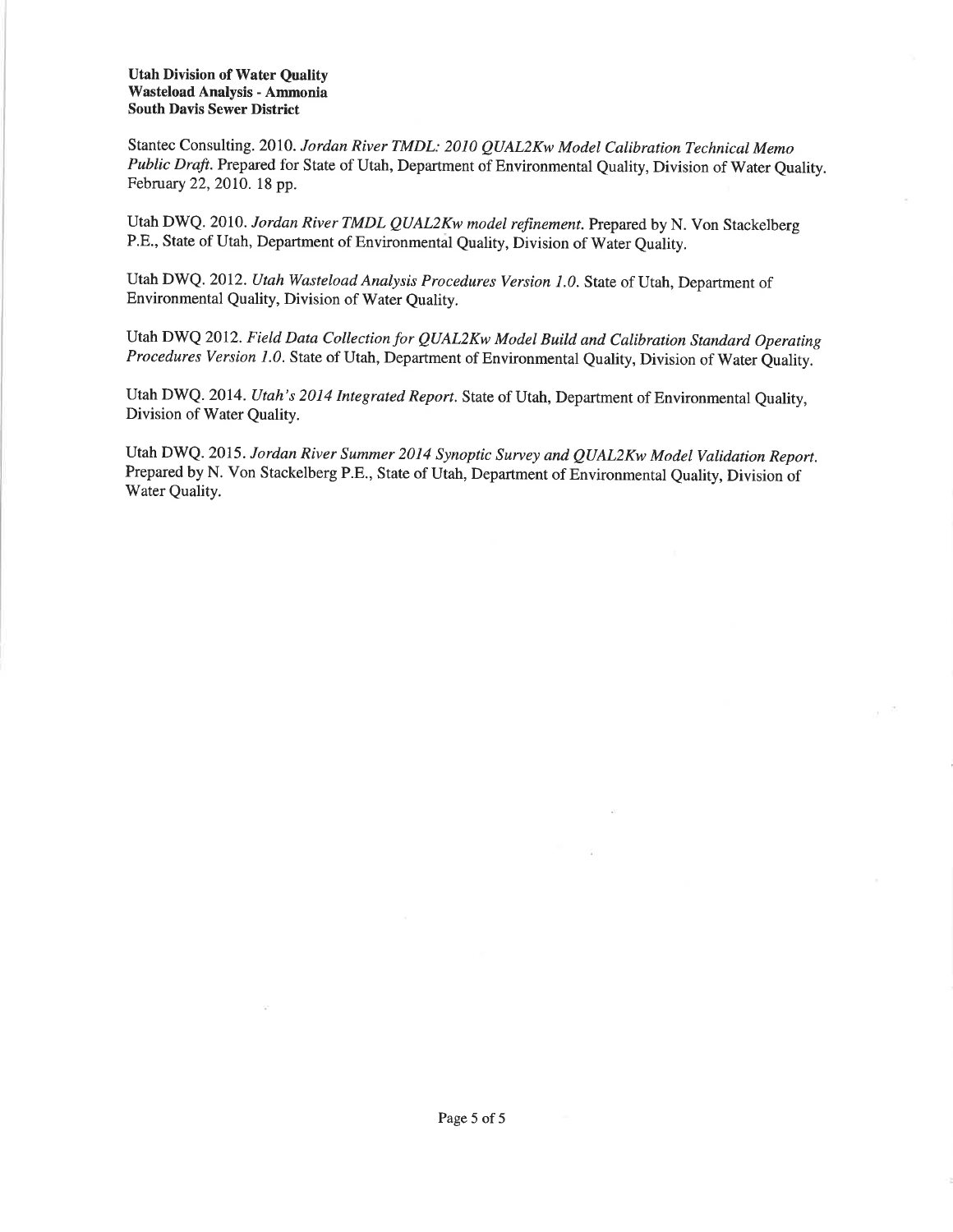$\bar{z}_0$ 

### WASTELOAD ANALYSIS [WLA] Appendix A: QUAL2Kw Analysis for Ammonia

| Discharging Facility: | South Davis Sewer District South and North Plants |
|-----------------------|---------------------------------------------------|
| Receiving Water:      | Jordan River and State Canal                      |
| Fully Mixed:          | Nο                                                |

#### Acute River Width: Chronic River Width: 500/6 100%

### Modeling Information

A QUAL2Kw model was used to determine these effluent limits.

Current State water quality standards are required to be met under a variety of conditions including in-stream flows targeted to the 7-day, 10-year low flow (R317-2-9).

Other conditions used in the modeling effort reflect the environmental conditions expected at low stream flows.

### Model lnputs

The following were utilized as inputs for the analysis.

| Headwater - Utah Lake               | Jul-Sep | Oct   | Nov-Dec | Jan-Feb | Mar   | Apr-Jun |
|-------------------------------------|---------|-------|---------|---------|-------|---------|
| $\Gamma$ low (cfs)                  | 709.0   | 16.0  | 16.0    | 16.0    | 16.0  | 5010    |
| Temperature, Mean (deg C)           | 21.5    | 11.7  | 9.7     | 4.2     | 5.9   | 15.2    |
| Temperature, Diel Range (deg C)     | 3.0     | 2.5   | 2.5     | 2.0     | 2.0   | 2.5     |
| Specific Conductance (umhos)        | 1635    | 1750  | 1750    | 1729    | 1729  | 1374    |
| Inorganic Suspended Solids (mg/L)   | 73.5    | 21.7  | 21.7    | 17.1    | 17.1  | 40.4    |
| Dissolved Oxygen, Mean (mg/L)       | 6.1     | 9.0   | 9.0     | 11.7    | 11.7  | 8.0     |
| Dissolved Oxygen, Diel Range (mg/L) | 2.5     | 2.0   | 2.0     | 1.5     | 1.5   | 2.0     |
| CBOD <sub>5</sub> (mg/L)            | 3.0     | 3.0   | 3.0     | 3.0     | 3.0   | 3.0     |
| Organic Nitrogen (mg/L)             | 0.900   | 0.900 | 0.900   | 0.900   | 0.900 | 0.900   |
| NH4-Nitrogen (mg/L)                 | 0.297   | 0.290 | 0.290   | 0.165   | 0.165 | 0.104   |
| NO3-Nitrogen (mg/L)                 | 0.800   | 0.800 | 0.800   | 0.800   | 0.800 | 0.800   |
| Organic Phosphorus (mg/L)           | 0.052   | 0.012 | 0.012   | 0.018   | 0.018 | 0.017   |
| Inorganic Ortho-Phosphorus (mg/L)   | 0.045   | 0.035 | 0.035   | 0.040   | 0.040 | 0.040   |
| Phytoplankton (µg/L)                | 27.3    | 9.0   | 9.0     | 15.0    | 15.0  | 8.1     |
| Detritus [POM] (mg/L)               | 17.9    | 6.3   | 6.3     | 7.9     | 7.9   | 9.3     |
| Alkalinity (mg/L)                   | 188     | 192   | 192     | 213     | 213   | 200     |
| pН                                  | 8.4     | 8.0   | 8.0     | 8.1     | 8,1   | 8.4     |

| Discharge Information - Jordan Basin WRF |         |       |         |         |       |         |
|------------------------------------------|---------|-------|---------|---------|-------|---------|
| <b>Chronic</b>                           | Jul-Sep | Oct   | Nov-Dec | Jan-Feb | Mar   | Apr-Jun |
| Flow (MGD)                               | 10.1    | 10.5  | 10.5    | 9.9     | 9.9   | 9.3     |
| Temperature (deg C)                      | 22.1    | 18.7  | 18.7    | 15.6    | 15.6  | 18.3    |
| Specific Conductance (umhos)             | 1791    | 1791  | 1791    | 1791    | 1791  | 1791    |
| Inorganic Suspended Solids (mg/L)        | 1.5     | 1.5   | 1.5     | 1.5     | 1.5   | 1.5     |
| Dissolved Oxygen (mg/L)                  | 5.0     | 5.0   | 5.0     | 5.0     | 5.0   | 5.0     |
| $CBOD5$ (mg/L)                           | 15.0    | 15.0  | 15.0    | 15.0    | 15.0  | 15.0    |
| Organic Nitrogen (mg/L)                  | 0.500   | 0.500 | 0.500   | 0.500   | 0.500 | 0.500   |
| NH4-Nitrogen (mg/L)                      | 0.158   | 0.158 | 0.158   | 0.158   | 0.158 | 0.158   |
| NO3-Nitrogen (mg/L)                      | 7.800   | 7.800 | 7.800   | 7.800   | 7.800 | 7.800   |
| Organic Phosphorus (mg/L)                | 0.080   | 0.080 | 0.080   | 0.080   | 0.080 | 0.080   |
| Inorganic Ortho-Phosphorus (mg/L)        | 0.320   | 0.320 | 0.320   | 0.320   | 0.320 | 0.320   |
| Phytoplankton $(\mu g/L)$                | 0.400   | 0.400 | 0.400   | 0.400   | 0.400 | 0.400   |
| Detritus [POM] (mg/L)                    | 0.5     | 0.5   | 0.5     | 0.5     | 0.5   | 0.5     |
| Alkalinity (mg/L)                        | 200     | 200   | 200     | 200     | 200   | 200     |
| рH                                       | 7.5     | 7.5   | 7.5     | 7.5     | 7.5   | 7.5     |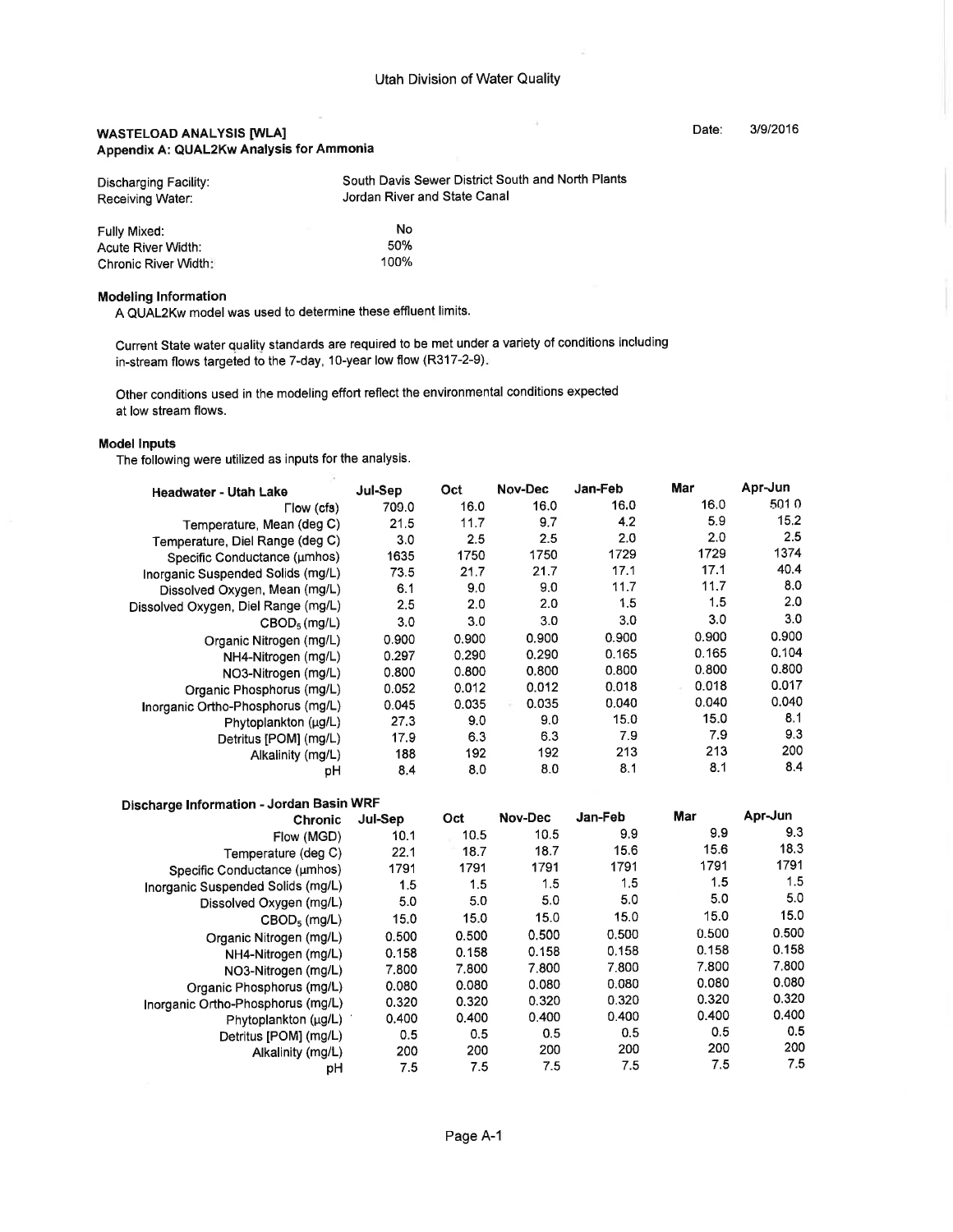| Discharge Information - South Valley WRF                      |         |        |         |         |          |         |  |
|---------------------------------------------------------------|---------|--------|---------|---------|----------|---------|--|
| Chronic                                                       | Jul-Sep | Oct    | Nov-Dec | Jan-Feb | Mar      | Apr-Jun |  |
| Flow (MGD)                                                    | 21.7    | 20.7   | 20.7    | 20.2    | 20.2     | 20.3    |  |
| Temperature (deg C)                                           | 22.0    | 20.0   | 18.1    | 14.4    | 14.7     | 18.0    |  |
| Specific Conductance (umhos)                                  | 1557    | 1487   | 1487    | 1605    | 1605     | 1517    |  |
| Inorganic Suspended Solids (mg/L)                             | 6.0     | 6.0    | 6.0     | 6.0     | 6.0      | 6.0     |  |
| Dissolved Oxygen (mg/L)                                       | 5.0     | 5.0    | 5.0     | 5.0     | 5.0      | 5.0     |  |
| $\text{CBOD}_5$ (mg/L)                                        | 15.0    | 15.0   | 15.0    | 15.0    | 15.0     | 15.0    |  |
| Organic Nitrogen (mg/L)                                       | 1.250   | 1.250  | 1.250   | 1.250   | $-1.250$ | 1.250   |  |
| NH4-Nitrogen (mg/L)                                           | 0.086   | 0.113  | 0.113   | 0.135   | 0.135    | 0.113   |  |
| NO3-Nitrogen (mg/L)                                           | 17.000  | 17.000 | 17.000  | 17.000  | 17.000   | 17.000  |  |
| Organic Phosphorus (mg/L)                                     | 0.400   | 0.200  | 0.200   | 0.300   | 0.300    | 0.500   |  |
| Inorganic Ortho-Phosphorus (mg/L)                             | 2.700   | 3.100  | 3.100   | 2.800   | 2.800    | 2.700   |  |
| Phytoplankton (µg/L)                                          | 0.000   | 0.000  | 0.000   | 0.000   | 0.000    | 0.000   |  |
| Detritus [POM] (mg/L)                                         | 0.0     | 0.0    | 0.0     | 0.0     | 0.0      | 0.0     |  |
| Alkalinity (mg/L)                                             | 191     | 169    | 169     | 169     | 169      | 180     |  |
| рH                                                            | 7.5     | 7.5    | 7.5     | 7.5     | 7.5      | 7.5     |  |
|                                                               |         |        |         |         |          |         |  |
| <b>Discharge Information - Central Valley WRF</b>             |         |        |         |         |          |         |  |
| <b>Chronic</b>                                                | Jul-Sep | Oct    | Nov-Dec | Jan-Feb | Mar      | Apr-Jun |  |
| Flow (MGD)                                                    | 51.8    | 49.7   | 49.7    | 51.1    | 51.1     | 56.9    |  |
| Temperature (deg C)                                           | 21.8    | 18.4   | 16.1    | 12.8    | 13.3     | 16.9    |  |
| Specific Conductance (umhos)                                  | 1335    | 1314   | 1314    | 1403    | 1403     | 1403    |  |
| Inorganic Suspended Solids (mg/L)                             | 5.5     | 5.5    | 5.5     | 5.5     | 5.5      | 5.5     |  |
| Dissolved Oxygen (mg/L)                                       | 5.0     | 5.0    | 5.0     | 5.0     | 5.0      | 5.0     |  |
| $CBOD_5$ (mg/L)                                               | 27.0    | 28.0   | 28.0    | 28.0    | 28.0     | 28.0    |  |
| Organic Nitrogen (mg/L)                                       | 2.000   | 2.000  | 2.000   | 2.000   | 2.000    | 2.000   |  |
| NH4-Nitrogen (mg/L)                                           | 1.247   | 1.269  | 1.269   | 2.266   | 2.266    | 0.990   |  |
| NO3-Nitrogen (mg/L)                                           | 12.500  | 12.500 | 12.500  | 12.500  | 12.500   | 12.500  |  |
| Organic Phosphorus (mg/L)                                     | 0.200   | 0.200  | 0.200   | 0.400   | 0.400    | 0.300   |  |
| Inorganic Ortho-Phosphorus (mg/L)                             | 2.900   | 2.800  | 2.800   | 2.600   | 2.600    | 2.700   |  |
| Phytoplankton (µg/L)                                          | 0.000   | 0.000  | 0.000   | 0.000   | 0.000    | 0.000   |  |
| Detritus [POM] (mg/L)                                         | 0.0     | 0.0    | 0.0     | 0.0     | 0.0      | 0.0     |  |
| Alkalinity (mg/L)                                             | 168     | 169    | 169     | 177     | 177      | 179     |  |
| рH                                                            | 7.3     | 7.4    | 7.4     | 7.2     | 7.2      | 7.2     |  |
|                                                               |         |        |         |         |          |         |  |
| Discharge Information - South Davis Sewer District South WWTP |         |        |         |         |          |         |  |
| Chronic                                                       | Jul-Sep | Oct    | Nov-Dec | Jan-Feb | Mar      | Apr-Jun |  |
| Flow (MGD)                                                    | 3.4     | 3.4    | 3.4     | 3.4     | 3.4      | 3.4     |  |
| Temperature (deg C)                                           | 23.0    | 19.5   | 16.7    | 12.6    | 13.8     | 18.7    |  |
| Specific Conductance (umhos)                                  | 2733    | 2722   | 2722    | 2923    | 2923     | 2808    |  |
| Inorganic Suspended Solids (mg/L)                             | 12.0    | 12.0   | 12.0    | 12.0    | 12.0     | 12.0    |  |
| Dissolved Oxygen (mg/L)                                       | 5.0     | 5.0    | 5.0     | 5.0     | 5.0      | 5.0     |  |
| CBOD <sub>5</sub> (mg/L)                                      | 20.0    | 25.0   | 25.0    | 25.0    | 25.0     | 25.0    |  |
| Organic Nitrogen (mg/L)                                       | 2.000   | 2.000  | 2.000   | 2.000   | 2.000    | 2.000   |  |
| NO3-Nitrogen (mg/L)                                           | 10.000  | 10.000 | 10.000  | 10.000  | 10.000   | 10.000  |  |
| Organic Phosphorus (mg/L)                                     | 0.500   | 0.400  | 0.400   | 0.800   | 0.800    | 0.500   |  |
| Inorganic Ortho-Phosphorus (mg/L)                             | 1.100   | 1.000  | 1.000   | 1.000   | 1.000    | 1.200   |  |
| Phytoplankton (µg/L)                                          | 0.000   | 0.000  | 0.000   | 0.000   | 0.000    | 0.000   |  |
| Detritus [POM] (mg/L)                                         | 0.0     | 0.0    | 0.0     | 0.0     | 0.0      | 0.0     |  |
| Alkalinity (mg/L)                                             | 296     | 294    | 294     | 334     | 334      | 300     |  |
| рH                                                            | 7.5     | 7.4    | 7.4     | 7.5     | 7.5      |         |  |
|                                                               |         |        |         |         |          | 7.6     |  |

 $\mathcal{C}^{\mathrm{an}}_{\mathcal{C}}$ 

 $\widetilde{\mathcal{L}}$ 

į,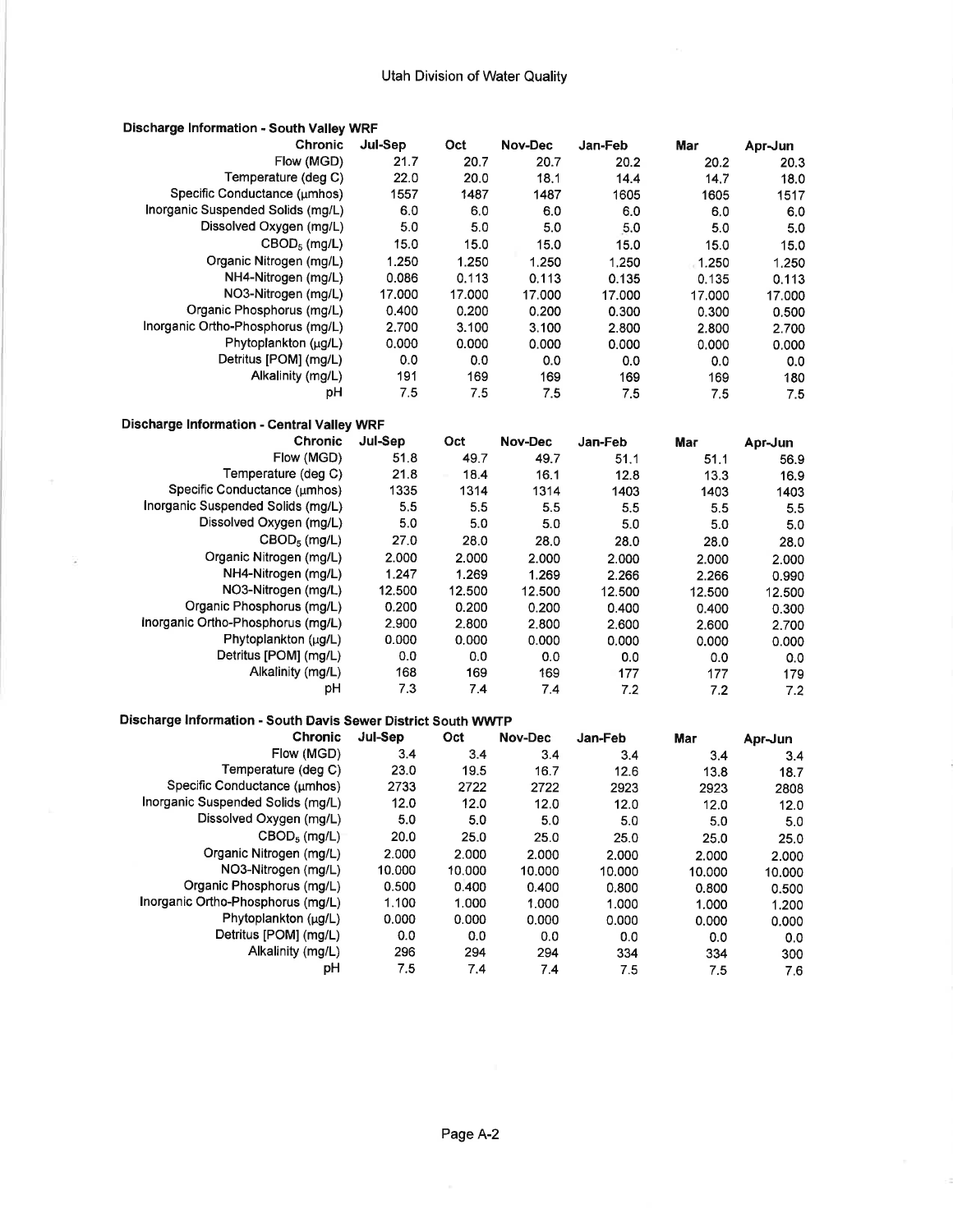| Discharge Information - South Davis Sewer District North WWTP |         |            |            |               |                |                |
|---------------------------------------------------------------|---------|------------|------------|---------------|----------------|----------------|
| Chronic                                                       | Jul-Sep | Oct        | Nov-Dec    | Jan-Feb       | Mar            | Apr-Jun        |
| Flow (MGD)                                                    | 7.2     | 7.2        | 7.2        | 7.2           | 7.2            | 7.2            |
| Temperature (deg C)                                           | 23.4    | 20.2       | 18.2       | 12.4          | 12.5           | 17.4           |
| Specific Conductance (umhos)                                  | 1856    | 2047       | 2047       | 2032          | 2032           | 1908<br>4.0    |
| Inorganic Suspended Solids (mg/L)                             | 4.0     | 4.0        | 4.0        | 4.0           | 4.0            | 5.0            |
| Dissolved Oxygen (mg/L)                                       | 5.0     | 5.0        | 5.0        | 5.0           | 5.0            | 25.0           |
| $CBOD5$ (mg/L)                                                | 20.0    | 25.0       | 25.0       | 25.0          | 25.0           |                |
| Organic Nitrogen (mg/L)                                       | 3.500   | 3.500      | 3.500      | 3,500         | 3.500          | 3.500          |
| NO3-Nitrogen (mg/L)                                           | 8.000   | 8.000      | 8.000      | 8.000         | 8.000          | 8.000<br>0.666 |
| Organic Phosphorus (mg/L)                                     | 0.822   | 2.007      | 2.007      | 1.607         | 1.607<br>1.698 | 1.386          |
| Inorganic Ortho-Phosphorus (mg/L)                             | 1.169   | 1.702      | 1.702      | 1.698         | 0.000          | 0.000          |
| Phytoplankton (µg/L)                                          | 0.000   | 0.000      | 0.000      | 0.000<br>14.0 | 14.0           | 14.0           |
| Detritus [POM] (mg/L)                                         | 14.0    | 14.0       | 14.0       | 300           | 300            | 300            |
| Alkalinity (mg/L)                                             | 300     | 300<br>7.2 | 300<br>7.2 | 7.2           | 7.2            | 7.3            |
| рH                                                            | 7.1     |            |            |               |                |                |
| <b>Tributary - Little Cottonwood Creek</b>                    | Jul-Sep | Oct        | Nov-Dec    | Jan-Feb       | Mar            | Apr-Jun        |
| Flow (cfs)                                                    | 7.0     | 2.0        | 2.0        | 2.0           | 2.0            | 7.0            |
| Temperature, Mean (deg C)                                     | 17.9    | 10.4       | 6.4        | 4.4           | 6.8            | 9.2            |
| Temperature, Diel Range (deg C)                               | 0.0     | 0.0        | 0.0        | 0.0           | 0.0            | 0.0            |
| Specific Conductance (umhos)                                  | 1399    | 1348       | 1348       | 1944          | 1944           | 504            |
| Inorganic Suspended Solids (mg/L)                             | 27.1    | 8.4        | 8.4        | 6.6           | 6.6            | 25.1           |
| Dissolved Oxygen, Mean (mg/L)                                 | 8.1     | 9.9        | 9,9        | 11.5          | 11.5           | 10.6           |
| Dissolved Oxygen, Diel Range (mg/L)                           | 0.0     | 0.0        | 0.0        | 0.0           | 0.0            | 0.0            |
| CBOD <sub>5</sub> (mg/L)                                      | 3.2     | 3.2        | 3.2        | 4.5           | 4.5            | 3.0            |
| Organic Nitrogen (mg/L)                                       | 0.650   | 0.650      | 0.650      | 0.650         | 0.650          | 0.650          |
| NH4-Nitrogen (mg/L)                                           | 0.100   | 0.100      | 0.100      | 0.100         | 0.100          | 0.100          |
| NO3-Nitrogen (mg/L)                                           | 0.700   | 0.700      | 0.700      | 0.700         | 0.700          | 0.700          |
| Organic Phosphorus (mg/L)                                     | 0.020   | 0.010      | 0.010      | 0.010         | 0.010          | 0.020          |
| Inorganic Ortho-Phosphorus (mg/L)                             | 0.040   | 0.030      | 0.030      | 0.030         | 0.030          | 0.030          |
| Phytoplankton (µg/L)                                          | 25.0    | 4.7        | 4.7        | 11.5          | 11.5           | 11.1           |
| Detritus [POM] (mg/L)                                         | 8.3     | 7.8        | 7.8        | 10.3          | 10.3           | 7.8            |
| Alkalinity (mg/L)                                             | 173     | 239        | 239        | 218           | 218            | 123<br>8.2     |
| рH                                                            | 8.3     | 8.0        | 8.0        | 7.9           | 7.9            |                |
| <b>Tributary - Big Cottonwood Creek</b>                       | Jul-Sep | Oct        | Nov-Dec    | Jan-Feb       | Mar            | Apr-Jun        |
| Flow (cfs)                                                    | 15.0    | 8.0        | 8.0        | 13.0          | 13.0           | 16.0           |
| Temperature, Mean (deg C)                                     | 18.1    | 11.1       | 7.7        | 5.7           | 7.3            | 9.4            |
| Temperature, Diel Range (deg C)                               | 0.0     | 0.0        | 0.0        | 0.0           | 0.0            | 0.0            |
| Specific Conductance (umhos)                                  | 1241    | 1083       | 1083       | 1554          | 1554           | 449            |
| Inorganic Suspended Solids (mg/L)                             | 20.7    | 7.0        | 7.0        | 8.3           | 8.3            | 21.5           |
| Dissolved Oxygen, Mean (mg/L)                                 | 8.7     | 10.2       | 10.2       | 11.1          | 11.1           | 10.3           |
| Dissolved Oxygen, Diel Range (mg/L)                           | 0.0     | $0.0\,$    | 0.0        | 0.0           | 0.0            | $0.0\,$        |
| CBOD <sub>5</sub> (mg/L)                                      | 3.0     | 3.0        | 3.0        | 4.0           | 4.0            | 3.0            |
| Organic Nitrogen (mg/L)                                       | 0.600   | 0.600      | 0.600      | 0.600         | 0.600          | 0.600          |
| NH4-Nitrogen (mg/L)                                           | 0.060   | 0.060      | 0.060      | 0.060         | 0.060          | 0.060          |
| NO3-Nitrogen (mg/L)                                           | 0.500   | 0.500      | 0.500      | 0.500         | 0.500          | 0.500          |
| Organic Phosphorus (mg/L)                                     | 0.010   | 0.005      | 0.005      | 0.010         | 0.010          | 0.010          |
| Inorganic Ortho-Phosphorus (mg/L)                             | 0.040   | 0.025      | 0.025      | 0.030         | 0.030          | 0.030          |
| Phytoplankton (µg/L)                                          | 19.4    | 5.6        | 5.6        | 9.1           | 9.1            | 7.5            |
| Detritus [POM] (mg/L)                                         | 7.8     | 9.1        | 9.1        | 10.3          | 10.3           | $7.6\,$        |
| Alkalinity (mg/L)                                             | 186     | 197        | 197        | 224           | 224            | 121            |
| pН                                                            | 8.4     | 8.1        | 8.1        | 8.1           | 8.1            | 8.2            |

 $\bar{S}$ 

 $\omega$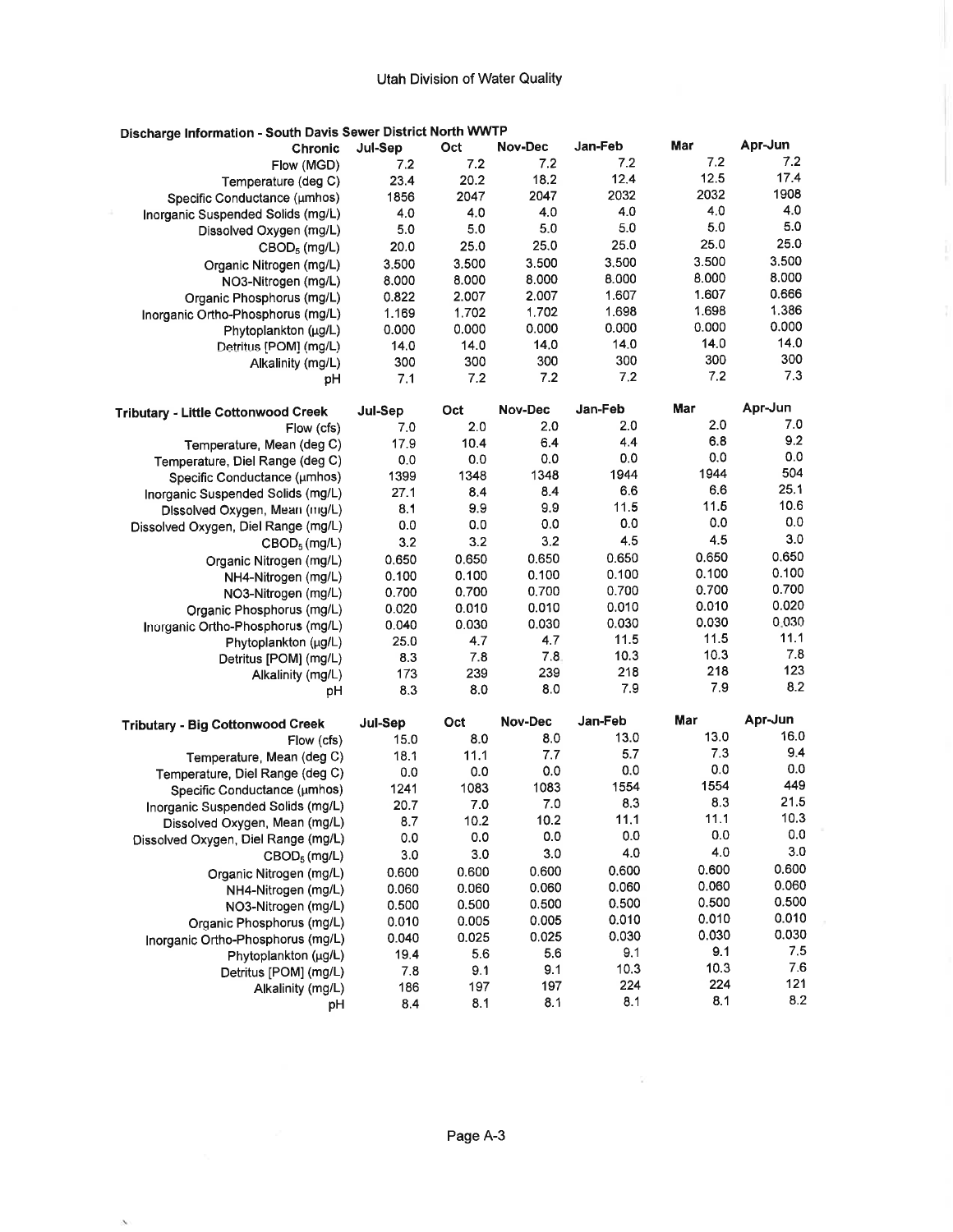| <b>Tributary - Mill Creek above CVWRF</b>  | Jul-Sep | Oct   | Nov-Dec | Jan-Feb | Mar            | Apr-Jun        |
|--------------------------------------------|---------|-------|---------|---------|----------------|----------------|
| Flow (cfs)                                 | 9.5     | 6.4   | 6.4     | 7.6     | 7.6            | 14.0           |
| Temperature, Mean (deg C)                  | 18.2    | 9.8   | 7.9     | 8.2     | 10.2           | 12.1           |
| Temperature, Diel Range (deg C)            | 0.0     | 0.0   | 0.0     | 0.0     | 0.0            | 0.0            |
| Specific Conductance (µmhos)               | 1128    | 1049  | 1049    | 1028    | 1028           | 902            |
| Inorganic Suspended Solids (mg/L)          | 13.6    | 16.7  | 16.7    | 12.9    | 12.9           | 11.9           |
| Dissolved Oxygen, Mean (mg/L)              | 8.0     | 9.7   | 9.7     | 11.9    | 11.9           | 9.4            |
| Dissolved Oxygen, Diel Range (mg/L)        | 0.0     | 0.0   | 0.0     | 0.0     | 0.0            | 0.0            |
| CBOD <sub>5</sub> (mg/L)                   | 3.0     | 3.0   | 3.0     | 3.0     | 3.0            | 3.7            |
| Organic Nitrogen (mg/L)                    | 0.600   | 0.600 | 0.600   | 0.600   | 0.600          | 0.600          |
| NH4-Nitrogen (mg/L)                        | 0.050   | 0.050 | 0.050   | 0.050   | 0.050          | 0.050          |
| NO3-Nitrogen (mg/L)                        | 1.500   | 1.500 | 1.500   | 1.500   | 1.500          | 1.500          |
| Organic Phosphorus (mg/L)                  | 0.020   | 0.025 | 0.025   | 0.015   | 0.015          | 0.005          |
| Inorganic Ortho-Phosphorus (mg/L)          | 0.040   | 0.025 | 0.025   | 0.030   | 0.030          | 0.045          |
| Phytoplankton (µg/L)                       | 8.0     | 2.2   | 2.2     | 4.4     | 4.4            | 3.1            |
| Detritus [POM] (mg/L)                      | 7.5     | 5.7   | 5.7     | 12.2    | 12.2           | 8,4            |
| Alkalinity (mg/L)                          | 218     | 244   | 244     | 238     | 238            | 200            |
| pН                                         | 7.9     | 7.9   | 7.9     | 7.8     | 7.8            | 7.9            |
| <b>Tributary - Decker Lake Outlet</b>      | Jul-Sep | Oct   | Nov-Dec | Jan-Feb | Mar            | Apr-Jun        |
| Flow (cfs)                                 | 8.5     | 8.5   | 8.5     | 8.5     | 8.5            | 8.5            |
| Temperature, Mean (deg C)                  | 20.2    | 6.8   | 6.8     | 5.0     | 5.0            | 16.1           |
| Temperature, Diel Range (deg C)            | 0.0     | 0.0   | 0.0     | 0.0     | 0.0            | 0.0            |
| Specific Conductance (µmhos)               | 1777    | 2248  | 2248    | 2387    | 2387           | 1661           |
| Inorganic Suspended Solids (mg/L)          | 48.1    | 36.0  | 36.0    | 14.6    | 14.6           | 38.1           |
| Dissolved Oxygen, Mean (mg/L)              | 6.5     | 10.7  | 10.7    | 13.7    | 13.7           | 8.0            |
| Dissolved Oxygen, Diel Range (mg/L)        | 0.0     | 0.0   | 0.0     | 0.0     | 0.0            | 0.0            |
| $\text{CBOD}_5 \left( \text{mg/L} \right)$ | 4.6     | 3.1   | 3.1     | 3,2     | 3.2            | 4.4            |
| Organic Nitrogen (mg/L)                    | 0.930   | 0.930 | 0.930   | 0.930   | 0.930          | 0.930          |
| NH4-Nitrogen (mg/L)                        | 0.140   | 0.140 | 0.140   | 0.140   | 0.140          | 0.140          |
| NO3-Nitrogen (mg/L)                        | 1.200   | 1,200 | 1.200   | 1.200   | 1.200          | 1.200          |
| Organic Phosphorus (mg/L)                  | 0.030   | 0.020 | 0.020   | 0.025   | 0.025          | 0.040          |
| Inorganic Ortho-Phosphorus (mg/L)          | 0.070   | 0.050 | 0.050   | 0.040   | 0.040          | 0.050          |
| Phytoplankton (µg/L)                       | 19.0    | 19.0  | 19.0    | 19.0    | 19.0           | 19.0           |
| Detritus [POM] (mg/L)                      | 10.4    | 5.5   | 5.5     | 11.7    | 11.7           | 8.2            |
| Alkalinity (mg/L)                          | 235     | 255   | 255     | 252     | 252            | 214            |
| рH                                         | 8.2     | 8.3   | 8.3     | 8.3     | 8.3            | 8.2            |
| Tributary - 1300 South Drain               | Jul-Sep | Oct   | Nov-Dec | Jan-Feb | <b>Mar</b>     | Apr-Jun        |
| Flow (cfs)                                 | 2.0     | 1.5   | 1.5     | 1.0     | 1.0            | 1.5            |
| Temperature, Mean (deg C)                  | 19.5    | 12.3  | 12.3    | 9.0     | 9.0            | 12.3           |
| Temperature, Diel Range (deg C)            | 0.0     | 0.0   | 0.0     | 0.0     | 0.0            | 0.0            |
| Specific Conductance (umhos)               | 1106    | 1061  | 1061    | 1632    | 1632           | 605            |
| Inorganic Suspended Solids (mg/L)          | 11.0    | 11.0  | 11.0    | 11.0    | 11.0           | 11.0           |
| Dissolved Oxygen, Mean (mg/L)              | 6.9     | 6.9   | 6.9     | 6.9     | 6.9            | 6.9            |
| Dissolved Oxygen, Diel Range (mg/L)        | 0.0     | 0.0   | 0.0     | 0.0     | 0.0            | 0.0            |
| CBOD <sub>5</sub> (mg/L)                   | 2.3     | 2.3   | 2.3     | 2.3     | 2.3            | 2.3            |
| Organic Nitrogen (mg/L)                    | 0.370   | 0.370 | 0.370   | 0.370   | 0.370          | 0.370          |
| NH4-Nitrogen (mg/L)                        | 0.020   | 0.020 | 0.020   | 0.020   |                |                |
| NO3-Nitrogen (mg/L)                        | 0.850   | 0.850 | 0.850   | 0.850   | 0.020<br>0.850 | 0.020<br>0.850 |
| Organic Phosphorus (mg/L)                  | 0.050   | 0.050 | 0.050   | 0.050   |                |                |
| Inorganic Ortho-Phosphorus (mg/L)          | 0.000   | 0.000 | 0.000   | 0.000   | 0.050          | 0.050          |
| Phytoplankton (µg/L)                       | 2.5     | 0.9   | 0.9     | 0.8     | 0.000          | 0.000          |
| Detritus [POM] (mg/L)                      | 3.4     | 3.4   | 3.4     | 3.4     | 0.8            | 0.7            |
| Alkalinity (mg/L)                          | 210     | 210   | 210     | 210     | 3.4<br>210     | 3.4            |
| рH                                         | 8.1     | 8.1   | 8.1     | 8.1     | 8.1            | 210<br>8.1     |
|                                            |         |       |         |         |                |                |

÷,

 $\sim$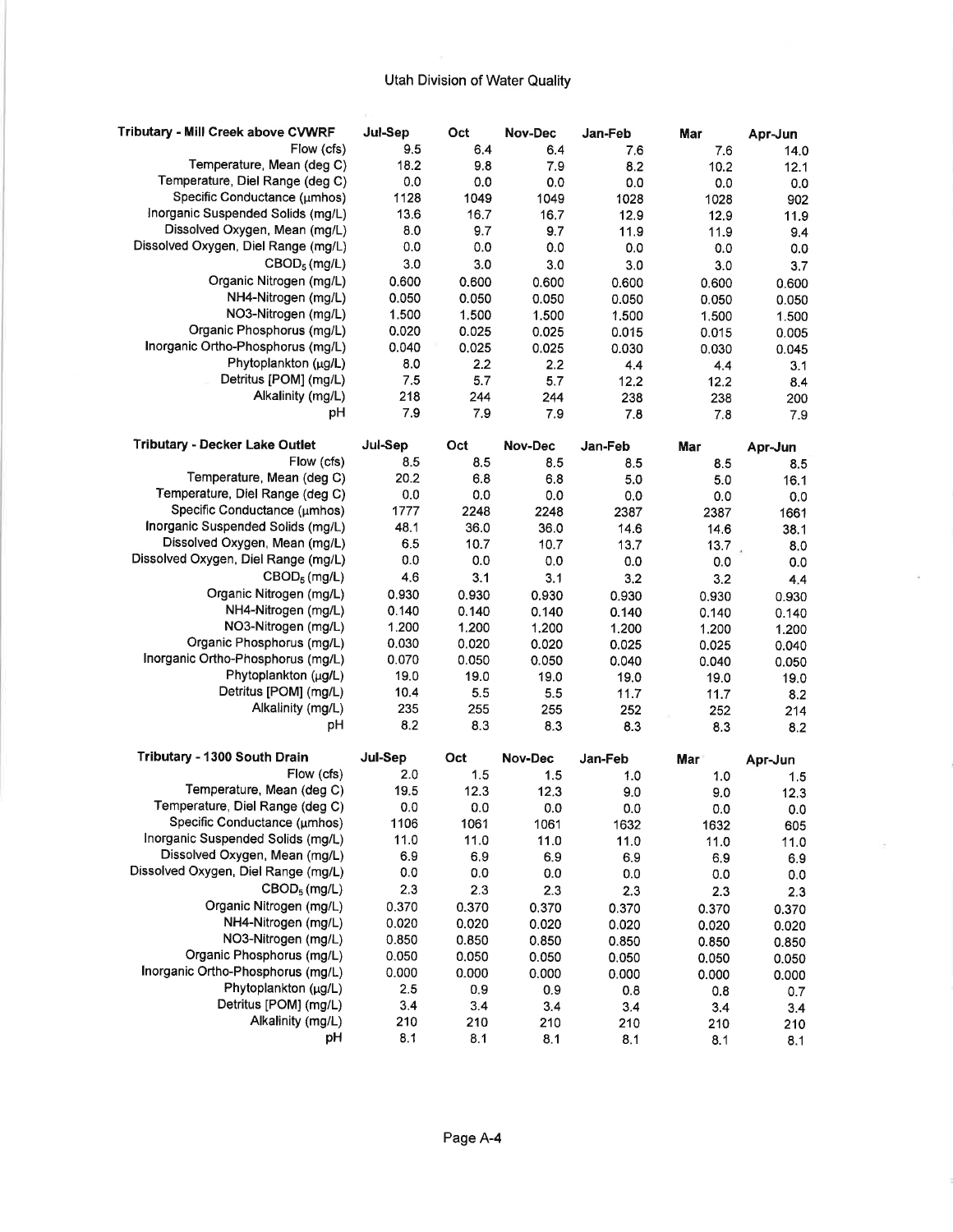| Tributary - 900 South Drain                               | Jul-Sep | Oct      | Nov-Dec  | Jan-Feb  | Mar      | Apr-Jun  |
|-----------------------------------------------------------|---------|----------|----------|----------|----------|----------|
| Flow (cfs)                                                | 6.0     | 5.5      | 5.5      | 3.0      | 3.0      | 4.5      |
| Temperature, Mean (deg C)                                 | 20.9    | 12.6     | 12.6     | 9.0      | ×<br>9.0 | 12.6     |
| Temperature, Diel Range (deg C)                           | 0.0     | 0.0      | 0.0      | 0.0      | 0.0      | 0.0      |
| Specific Conductance (umhos)                              | 1106    | 1061     | 1061     | 1632     | 1632     | 605      |
| Inorganic Suspended Solids (mg/L)                         | 31.7    | 31.7     | 31.7     | 31.7     | 31.7     | 31.7     |
| Dissolved Oxygen, Mean (mg/L)                             | 7.5     | 7.5      | 7.5      | 7.5      | 7.5      | 7.5      |
| Dissolved Oxygen, Diel Range (mg/L)                       | 0.0     | 0.0      | 0.0      | 0.0      | 0.0      | 0.0      |
| $CBOD6$ (mg/L)                                            | 2,1     | 2,1      | 2.1      | 2.1      | 2.1      | 2.1      |
| Organic Nitrogen (mg/L)                                   | 0.600   | 0.600    | 0.600    | 0.600    | 0.600    | 0.600    |
| NH4-Nitrogen (mg/L)                                       | 0.090   | 0.090    | 0.090    | 0.090    | 0.090    | 0.090    |
| NO3-Nitrogen (mg/L)                                       | 1.750   | 1.750    | 1.750    | 1.750    | 1.750    | 1.750    |
| Organic Phosphorus (mg/L)                                 | 0.110   | $-0.890$ | $-0.890$ | $-1.890$ | $-1.890$ | $-2.890$ |
| Inorganic Ortho-Phosphorus (mg/L)                         | 0.150   | 1.150    | 1.150    | 2.150    | 2.150    | 3.150    |
| Phytoplankton (µg/L)                                      | 2.5     | 0.9      | 0.9      | 0.8      | 0.8      | 0.7      |
| Detritus [POM] (mg/L)                                     | 8.1     | 8.1      | 8.1      | 8.1      | 8,1      | 8.1      |
| Alkalinity (mg/L)                                         | 250     | 250      | 250      | 250      | 250      | 250      |
| рH                                                        | 7.9     | 7.9      | 7.9      | 7.9      | 7.9      | 7.9      |
|                                                           |         |          |          |          |          |          |
| <b>Tributary - North Temple Drain</b>                     | Jul-Sep | Oct      | Nov-Dec  | Jan-Feb  | Mar      | Apr-Jun  |
| Flow (cfs)                                                | 1.0     | 0.0      | 0.0      | 1.0      | 1.0      | 2,0      |
| Temperature, Mean (deg C)                                 | 19.3    | 9.1      | 9.1      | 9.6      | 9.6      | 10.7     |
| Temperature, Diel Range (deg C)                           | 0.0     | 0,0      | 0,0      | 0.0      | 0.0      | 0.0      |
| Specific Conductance (umhos)                              | 1106    | 1061     | 1061     | 1632     | 1632     | 605      |
| Inorganic Suspended Solids (mg/L)                         | 4.8     | 1.9      | 1.9      | 5.5      | 5.5      | 12.8     |
| Dissolved Oxygen, Mean (mg/L)                             | 7.9     | 9.0      | 9.0      | 8.9      | 8.9      | 9.5      |
| Dissolved Oxygen, Diel Range (mg/L)                       | 0.0     | 0.0      | 0.0      | 0.0      | 0.0      | 0.0      |
| CBOD <sub>5</sub> (mg/L)                                  | 3.0     | 3.3      | 3.3      | 3.0      | 3.0      | 3.2      |
| Organic Nitrogen (mg/L)                                   | 0.700   | 0.700    | 0.700    | 0.700    | 0.700    | 0.700    |
|                                                           | 0.050   | 0.050    | 0.050    | 0.050    | 0.050    | 0.050    |
| NH4-Nitrogen (mg/L)                                       | 1.200   | 1.200    | 1.200    | 1.200    | 1.200    | 1.200    |
| NO3-Nitrogen (mg/L)                                       | 0.010   | 0.005    | 0.005    | 0.000    | 0.000    | 0.010    |
| Organic Phosphorus (mg/L)                                 | 0.030   | 0.025    | 0.025    | 0.020    | 0.020    | 0.040    |
| Inorganic Ortho-Phosphorus (mg/L)<br>Phytoplankton (µg/L) | 2.5     | 0.9      | 0.9      | 0.8      | 0.8      | 0.7      |
| Detritus [POM] (mg/L)                                     | 2.5     | 2.5      | 2.5      | 2.5      | 2.5      | 2.5      |
| Alkalinity (mg/L)                                         | 238     | 239      | 239      | 252      | 252      | 222      |
| рH                                                        | 8.0     | 8.5      | 8.5      | 8.1      | 8.1      | 8.3      |
|                                                           |         |          |          |          |          |          |
| <b>Minor Tributaries - Quality</b>                        | Jul-Sep | Oct      | Nov-Dec  | Jan-Feb  | Mar      | Apr-Jun  |
| Temperature, Mean (deg C)                                 | 19.6    | 12.9     | 12.9     | 12.3     | 12.3     | 14.8     |
| Temperature, Diel Range (deg C)                           | 0.0     | 0.0      | 0.0      | 0.0      | 0.0      | 0.0      |
| Specific Conductance (umhos)                              | 1671    | 2022     | 2022     | 2281     | 2281     | 1614     |
| Inorganic Suspended Solids (mg/L)                         | 63.3    | 31.2     | 31.2     | 18.8     | 18.8     | 86.8     |
| Dissolved Oxygen, Mean (mg/L)                             | 7.6     | 8.9      | 8.9      | 9.7      | 9.7      | 9.4      |
| Dissolved Oxygen, Diel Range (mg/L)                       | 0.0     | 0.0      | 0.0      | 0.0      | 0.0      | $0.0\,$  |
|                                                           | 3.0     | 3.0      | 3.0      | 3.0      | 3.0      | 3.0      |
| CBOD <sub>5</sub> (mg/L)                                  |         | 0.930    | 0.930    | 0.930    | 0.930    | 0.930    |
| Organic Nitrogen (mg/L)                                   | 0.930   | 0.070    | 0.070    | 0.070    | 0.070    | 0.070    |
| NH4-Nitrogen (mg/L)                                       | 0.070   |          | 3.200    | 3.200    | 3,200    | 3.200    |
| NO3-Nitrogen (mg/L)                                       | 3.200   | 3.200    |          | 0.020    | 0.020    | 0.085    |
| Organic Phosphorus (mg/L)                                 | 0.045   | 0.020    | 0.020    |          | 0.040    | 0.050    |
| Inorganic Ortho-Phosphorus (mg/L)                         | 0.055   | 0.050    | 0.050    | 0.040    | 0.0      | 0.0      |
| Phytoplankton (µg/L)                                      | 0.0     | 0.0      | 0.0      | 0.0      | 7.2      | 10.6     |
| Detritus [POM] (mg/L)                                     | 10.9    | 5.0      | 5.0      | 7.2      | 362      | 277      |
| Alkalinity (mg/L)                                         | 252     | 325      | 325      | 362      | 8.0      | 7.9      |
| pH                                                        | 8.1     | 8.1      | 8.1      | 8.0      |          |          |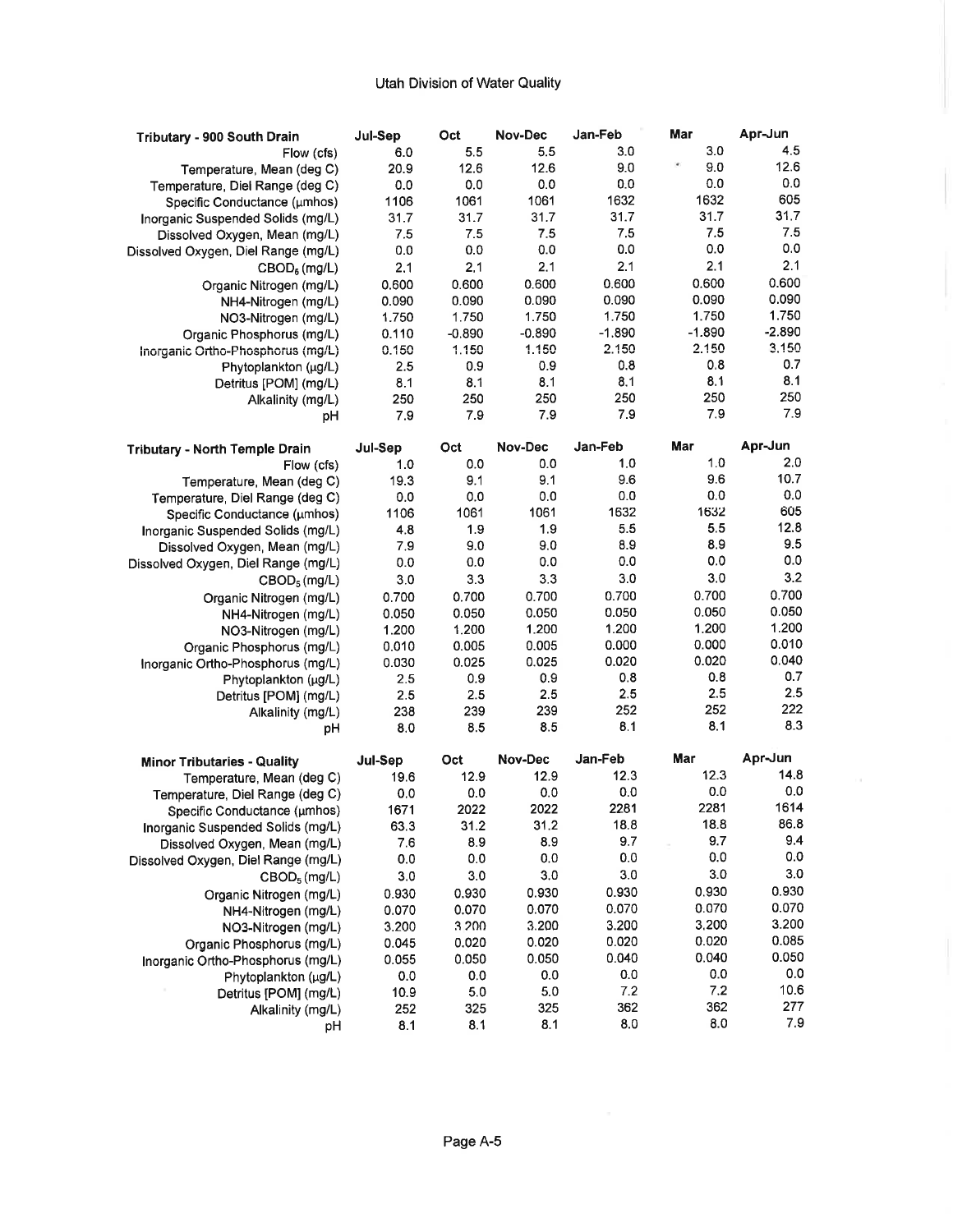| Minor Tributaries - Flow (MGD)    | Jul-Sep  | Oct      | <b>Nov-Dec</b> | Jan-Feb  | Mar      | Apr-Jun  |
|-----------------------------------|----------|----------|----------------|----------|----------|----------|
| <b>Corner Canyon Creek</b>        | 2.0      | 0,0      | 0.0            | 0.0      | 0.0      | 3.0      |
| Midas Creek (Butterfield)         | 1.0      | 1.0      | 1.0            | 1.0      | 1.0      | 2.0      |
| <b>Willow Creek</b>               | 3.0      | 1.0      | 1.0            | 1,0      | 1.0      | 3.0      |
| Dry Creek                         | 1.0      | 0.0      | 0.0            | 0.0      | 0.0      | 2.0      |
| 9000 South Conduit                | 1.0      | 0.0      | 0.0            | 0.0      | 0.0      | 1.0      |
| <b>Bingham Creek</b>              | 2.0      | 0.0      | 0.0            | 0.0      | 0.0      | 2.0      |
| Diversions - Flow (cfs)           | Jul-Sep  | Oct      | Nov-Dec        | Jan-Feb  | Mar      | Apr-Jun  |
| Jordan Valley Pump Station        | $-14.5$  | $-13.0$  | $-13.0$        | $-13.0$  | $-13.0$  | $-14.5$  |
| Utah Lake Distribution Canal      | $-125.0$ | 0.0      | 0.0            | 0.0      | 0.0      | $-81.0$  |
| Utah & Salt Lake Canal            | $-224.0$ | 0.0      | 0.0            | 0.0      | 0.0      | $-145.0$ |
| East Jordan & Draper Canal        | $-222.0$ | 0.0      | 0.0            | 0.0      | 0.0      | $-150.0$ |
| South Jordan Canal                | $-63.0$  | 0.0      | 0.0            | 0.0      | 0.0      | $-85.0$  |
| Jordan & Salt Lake Canal          | $-35.0$  | 0.0      | 0.0            | 0.0      | 0.0      | $-30.0$  |
| <b>Beckstead Ditch</b>            | $-5.0$   | 0.0      | 0.0            | 0.0      | 0.0      | 0.0      |
| North Jordan Canal                | $-61.0$  | $-73.0$  | $-73.0$        | $-63.0$  | $-63.0$  | $-62.0$  |
| <b>Gardner Mill Race</b>          | $-3.0$   | 0.0      | 0.0            | 0.0      | 0,0      | 0.0      |
| <b>Brighton Canal</b>             | $-30.0$  | 0.0      | 0.0            | 0.0      | 0.0      | $-20.0$  |
| Surplus Canal                     | $-152.0$ | $-158.1$ | $-158.1$       | $-183.3$ | $-183.3$ | $-125.0$ |
| Jordan River at Burnham Dam       | $-72.8$  | $-40.8$  | $-40.8$        | $-16.8$  | $-16.8$  | $-80.8$  |
| <b>Groundwater - Quality</b>      | Jul-Sep  | Oct      | Nov-Dec        | Jan-Feb  | Mar      | Apr-Jun  |
| Temperature, Mean (deg C)         | 16.0     | 16.0     | 16.0           | 16.0     | 16.0     | 16.0     |
| Specific Conductance (µmhos)      | 2000     | 2000     | 2000           | 2000     | 2000     | 2000     |
| Inorganic Suspended Solids (mg/L) | 0.0      | 0.0      | 0.0            | 0.0      | 0.0      | 0.0      |
| Dissolved Oxygen, Mean (mg/L)     | 0.0      | 0.0      | 0.0            | 0.0      | 0.0      | 0.0      |
| $CBOD_5$ (mg/L)                   | 2.0      | 2.0      | 2.0            | 2.0      | 2.0      | 2.0      |
| Organic Nitrogen (mg/L)           | 0.500    | 0.500    | 0.500          | 0.500    | 0.500    | 0.500    |
| NH4-Nitrogen (mg/L)               | 0.500    | 0.500    | 0.500          | 0.500    | 0.500    | 0.500    |
| NO3-Nitrogen (mg/L)               | 2.000    | 2.000    | 2,000          | 2.000    | 2.000    | 2.000    |
| Organic Phosphorus (mg/L)         | 0.050    | 0.050    | 0.050          | 0.050    | 0.050    | 0.050    |
| Inorganic Ortho-Phosphorus (mg/L) | 0.100    | 0.100    | 0.100          | 0.100    | 0.100    | 0.100    |
| Phytoplankton (µg/L)              | 0.0      | 0.0      | 0.0            | 0.0      | 0.0      | 0.0      |
| Detritus [POM] (mg/L)             | 0.0      | 0.0      | 0.0            | 0,0      | 0.0      | 0.0      |
| Alkalinity (mg/L)                 | 300      | 300      | 300            | 300      | 300      | 300      |
| pН                                | 8.0      | 8.0      | 8.0            | 8.0      | 8.0      | 8.0      |
| Groundwater - Flow (cfs)          | Jul-Sep  | Oct      | Nov-Dec        | Jan-Feb  | Mar      | Apr-Jun  |
| Segment 8                         | 12.9     | 12.9     | 12.9           | 12.9     | 12.9     | 12.9     |
| Segment 7                         | 21.5     | 21.5     | 21.5           | 21.5     | 21.5     | 21.5     |
| Segment 6                         | 81.2     | 81.2     | 81.2           | 81,2     | 81.2     | 81.2     |
| Segment 5                         | 9.6      | 9.6      | 9.6            | 9.6      | 9.6      | 9.6      |
| Segment 4                         | 14.2     | 14.2     | 14.2           | 14.2     | 14.2     | 14.2     |
| Segment 3                         | 16.4     | 16.4     | 16.4           | 16.4     | 16.4     | 16.4     |
| Segment 2                         | 0.0      | 0.0      | 0.0            | 0.0      | 0.0      | 0.0      |
| Segment 1                         | 0.0      | 0.0      | 0.0            | 0.0      | 0.0      | 0.0      |

All model numerical inputs, intermediate calculations, outputs and graphs are available for discussion, inspection and copy at the Division of Water Quality.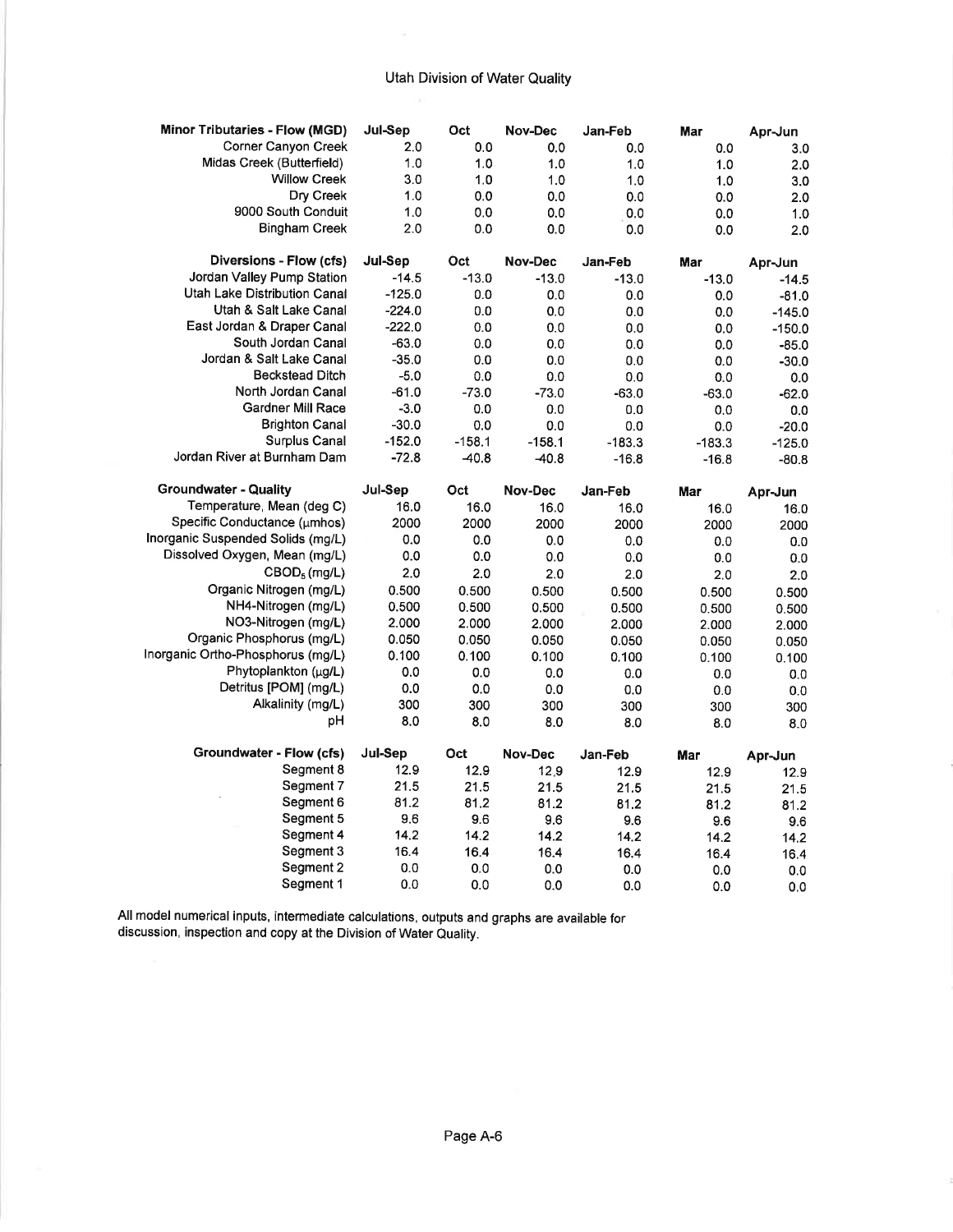### **Effluent Limitations**

### Effluent Limitations based upon Water Quality Standards for Ammonia ln-stream criteria of downstream segments for Ammonia will be met with an effluent limitation as follows:

| <b>Chronic</b>                       | Jul-Sep | Oct  | Nov-Dec | Jan-Feb | Mar  | Apr-Jun |
|--------------------------------------|---------|------|---------|---------|------|---------|
| Flow (MGD)                           | N/A     |      |         |         |      |         |
| SDSD South WWTP                      | 4.0     | 4.0  | 4.0     | 4.0     | 4.0  | 4.0     |
| SDSD North WWTP                      | 12.0    | 12.0 | 12.0    | 12.0    | 12.0 | 12.0    |
| NH4-Nitrogen (mg/L) Fish ELS Present |         |      |         |         |      |         |
| <b>SDSD South WWTP</b>               | 8.0     | 8.0  | 7.5     | 7.0     | 8.0  | 12.0    |
| <b>SDSD North WWTP</b>               | 8.0     | 8.0  | 7.5     | 7.0     | 8.0  | 12.0    |
| NH4-Nitrogen (mg/L) Fish ELS Absent  |         |      |         |         |      |         |
| <b>SDSD South WWTP</b>               | N/A     | N/A  | 20.0    | 15.0    | N/A  | N/A     |
| <b>SDSD North WWTP</b>               | N/A     | N/A  | 10.0    | 12.0    | N/A  | N/A     |

### Summary Comments

 $\bar{\alpha}$ 

The mathematical modeling and best professional judgement indicate that violations of receiving water beneficial uses with their associated water quality standards, including important downstream segments, will not occur for the evaluated parameters of concern as discussed above if the effluent limitations indicated above are met.

 $\bar{\alpha}$ 

i,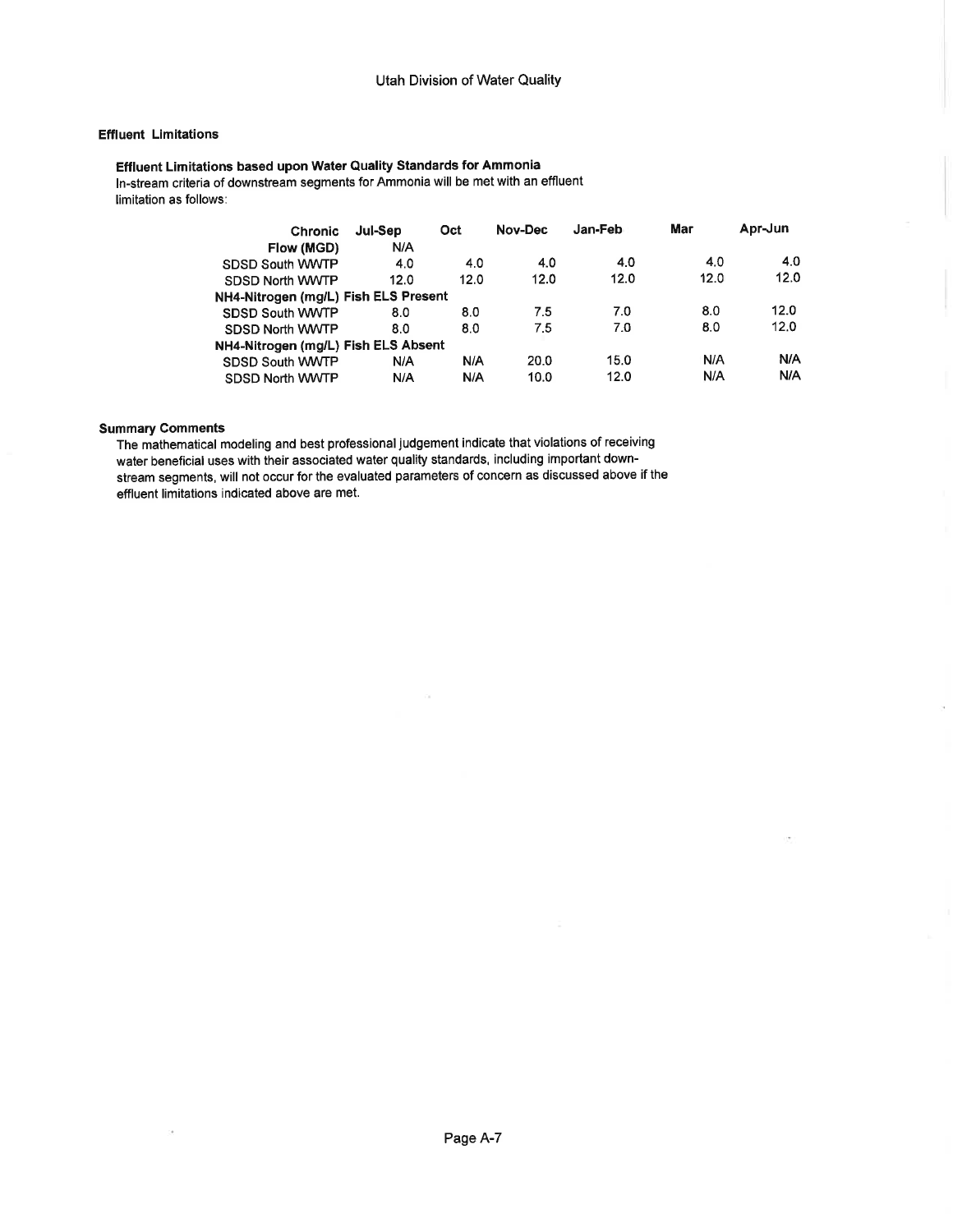## Coefficients and Other Model lnformation

| Parameter                                  | Value          | <b>Units</b> |
|--------------------------------------------|----------------|--------------|
| Stoichiometry:                             |                |              |
| Carbon                                     | 40             | gC           |
| <b>Nitrogen</b>                            | 7.2            | gN           |
| <b>Phosphorus</b>                          | 1              | gP           |
| Dry weight                                 | 100            | gD           |
| Chlorophyll                                | 1              | gA           |
| Inorganic suspended solids:                |                |              |
| <b>Settling velocity</b>                   | 0.001          | m/d          |
| Oxygen:                                    |                |              |
| <b>Reaeration model</b>                    | Internal       |              |
| <b>Temp correction</b>                     | 1.024          |              |
| Reaeration wind effect                     | None           |              |
| O2 for carbon oxidation                    | 2.69           | qO2/qC       |
| O2 for NH4 nitrification                   | 4.57           |              |
| Oxygen inhib model CBOD oxidation          |                | gO2/gN       |
| Oxygen inhib parameter CBOD oxidation      | Exponential    |              |
| Oxygen inhib model nitrification           | 0.60           | L/mgO2       |
|                                            | Exponential    |              |
| Oxygen inhib parameter nitrification       | 0.60           | L/mgO2       |
| Oxygen enhance model denitrification       | Exponential    |              |
| Oxygen enhance parameter denitrification   | 0.60           | L/mgO2       |
| Oxygen inhib model phyto resp              | Exponential    |              |
| Oxygen inhib parameter phyto resp          | 0.60           | L/mgO2       |
| Oxygen enhance model bot alg resp          | Exponential    |              |
| Oxygen enhance parameter bot alg resp      | 0.60           | L/mgO2       |
| <b>Slow CBOD:</b>                          |                |              |
| <b>Hydrolysis rate</b>                     | 0              | /d           |
| <b>Temp correction</b>                     | 1.047          |              |
| <b>Oxidation rate</b>                      | 0.2            | /d           |
| <b>Temp correction</b>                     | 1.047          |              |
| <b>Fast CBOD:</b>                          |                |              |
| Oxidation rate                             | 10             | /d           |
| <b>Temp correction</b>                     | 1.047          |              |
| Organic N:                                 |                |              |
| <b>Hydrolysis</b>                          | 0.4            |              |
| <b>Temp correction</b>                     | 1.07           | /d           |
| Settling velocity                          |                |              |
| Ammonium:                                  | 0.05           | m/d          |
| <b>Nitrification</b>                       |                |              |
| Temp correction                            | $\overline{2}$ | /d           |
| Nitrate:                                   | 1.07           |              |
| <b>Denitrification</b>                     |                |              |
|                                            | 0.05           | /d           |
| Temp correction                            | 1.07           |              |
| Sed denitrification transfer coeff         | 0.05           | m/d          |
| Temp correction                            | 1.07           |              |
| Organic P:                                 |                |              |
| <b>Hydrolysis</b>                          | 0.05           | /d           |
| Temp correction                            | 1.07           |              |
| <b>Settling velocity</b>                   | 0.05           | m/d          |
| Inorganic P:                               |                |              |
| <b>Settling velocity</b>                   | 0.5            | m/d          |
| Sed P oxygen attenuation half sat constant | 0.05           | mgO2/L       |
|                                            |                |              |

 $\geq$ 

 $\alpha$ 

ä